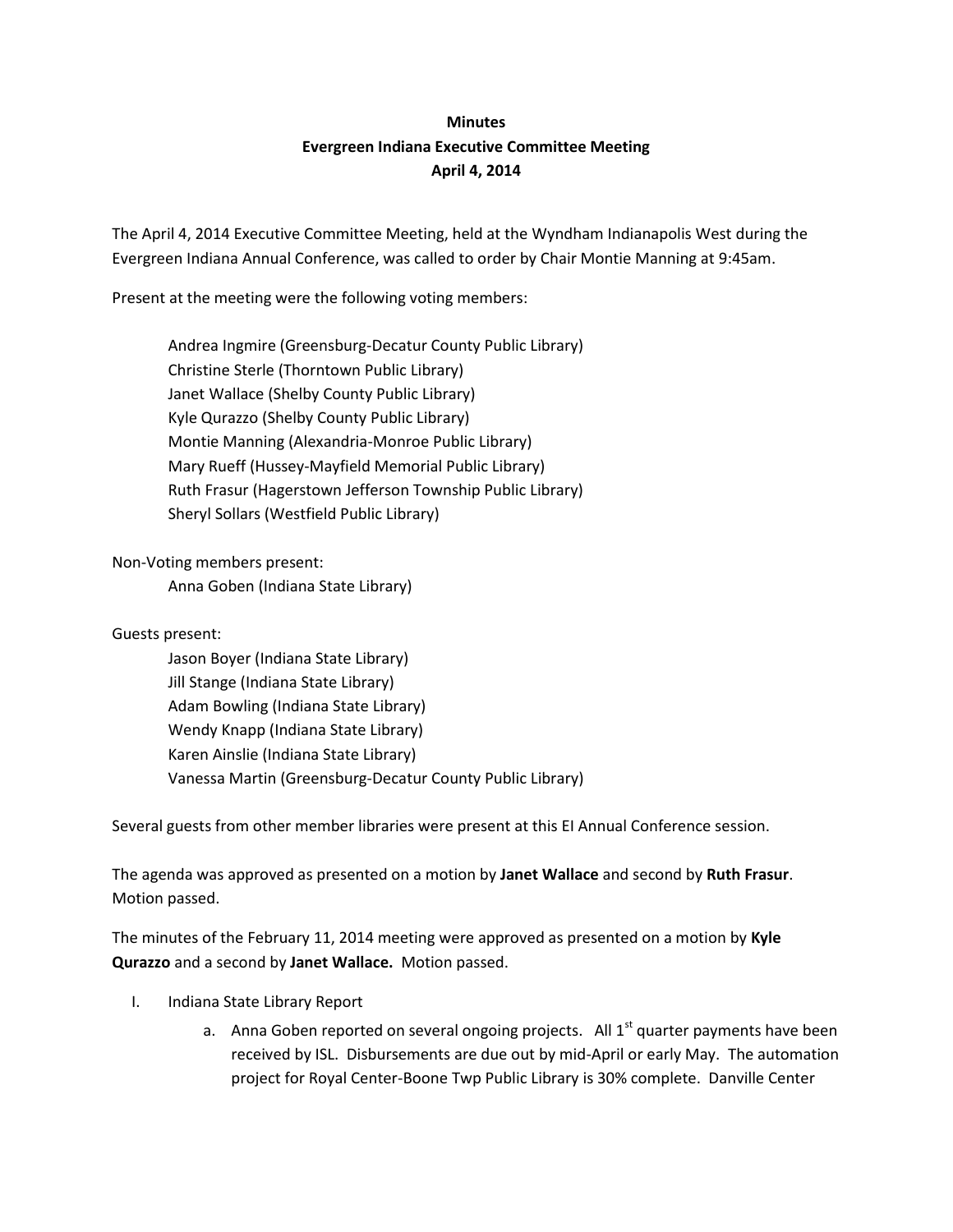Township Public Library is reviewing data in preparation for migration with a target date of early June.

- b. The 2.5 Upgrade went very well. Over 190 participants attended the online training sessions, and the archived sessions were viewed over 500 times. Consortium testing was invaluable. We exceeded the projected downtime by about 6 hours—a great improvement over previous upgrades. Reporting was delayed and the online credit card processing was put on hold temporarily following the upgrade.
- c. The Payment Project is in its  $3<sup>rd</sup>$  quarter.
- d. Six representatives from Indiana were able to attend EI International 2014 in Boston; two had seats at the cooperative development meeting. There were many opportunities to discuss implementation and support with other consortia, and attendees came away with lots of material for implementing new modules.
- II. Committee Reports
	- Cataloging Committee—Anna Goben reported that the Cataloging committee met on March 6, 2014. The committee is seeking three new members and is moving forward on authority control. The focus of the Spring Roundtable will be RDA for copy catalogers and the meeting will feature a guest speaker, Steven Smith, from UI-Chicago. The committee voted to approve the change that Scholastic books that are identical (except for the cover) can be entered on the same MARC record.
	- Patron Services Vanessa Martin reported that the committee met March 18 to review policy and procedures and choose sessions for the Evergreen Indiana Annual Conference. They reconsidered some elements of the proposed Transitional patron profile and agree that all material types should circulate, but that Transitional profile should adhere to a 3-item limit. The committee will discuss Game circulation policies at the June meeting. The Patron Services committee is seeking three new members.

## III. Unfinished Business

a. Regional Roundtables – Ruth Frasur and Anna Goben will discuss Regional Roundtables in June and the taskforce will meet soon.

## IV. New Business

- a. Bylaws Amendments were reviewed by the Executive Committee..
	- Membership fee amendment—the proposed amendment adds a section regarding fees to the terms of membership and removes a section that has been deprecated. Montie Manning suggested adding language indicating that membership fees will be reviewed annually at the first Executive Committee meeting of the year (Jan/Feb/Mar, weather-dependent). **Andrea Ingmire** moved to accept the membership fee amendment and **Sheryl Sollars**  seconded; motion passed.